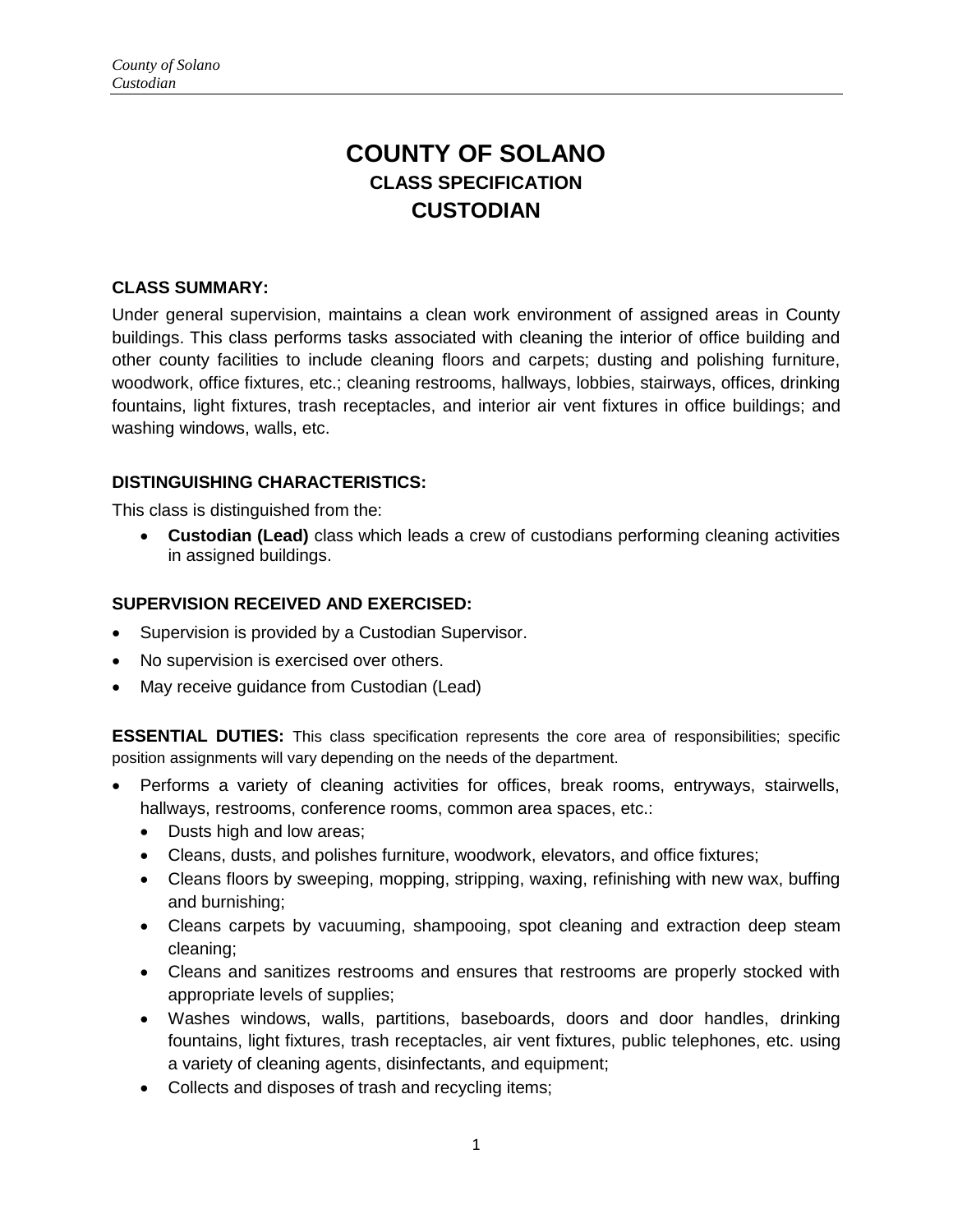- Cleans and refills dispensers with paper towels, tissues and hand soap.
- Secures buildings by locking doors and turning off lights.
- Cleans and distributes custodial laundry, which includes mop heads and cleaning rags.
- Monitors supply and inventory levels and notifies appropriate individuals of the need to replenish items; unloads supplies from supply truck; restocks supplies and inventory items upon receipt.
- Picks up trash and uses leaf blowers in stairwells, in alcoves, and at entrances of buildings; empties trash cans.
- Moves furniture incidental to cleaning activities as well as to set-up rooms for events/meetings.
- Raises and lowers flags.
- Uses computers to complete reports, work orders and timesheets, to check e-mail communications, and to read on-line training courses and uses computers and/or cell phones to communicate with leads and supervisors, customers and vendors.
- Drives vehicles to various work sites, to attend meetings, etc.
- Performs other duties as assigned.

## **EDUCATION AND EXPERIENCE:**

**Education:** High School Diploma, GED, or equivalent;

#### **AND**

 **Experience:** Six months of full-time paid experience performing custodial work in a health care, commercial, industrial and/or public building/facilities setting.

# **LICENSING, CERTIFICATION AND REGISTRATION REQUIREMENTS**:

Applicants are required to possess a valid California Driver's License, Class C.

**Note:** The driver's license must be kept current while employed in this class.

#### **REQUIRED KNOWLEDGE, SKILLS AND ABILITIES:**

#### **Knowledge of:**

- Equipment used for floor and carpet care to include cleaning solutions, their mixing and applications, and carpet cleaning and spray buffing methods and techniques.
- Window washing and wall washing methods and techniques.
- Methods of dusting and sweeping.
- Safety policies and procedures for operating power and manual equipment, mixing and using cleaning solutions, moving and lifting furniture and equipment, etc.
- Methods and procedure of disposing of refuse and recycled items.
- Basic sanitary procedures and techniques for dealing with Bodily Fluids.
- Customer service techniques for dealing with customers.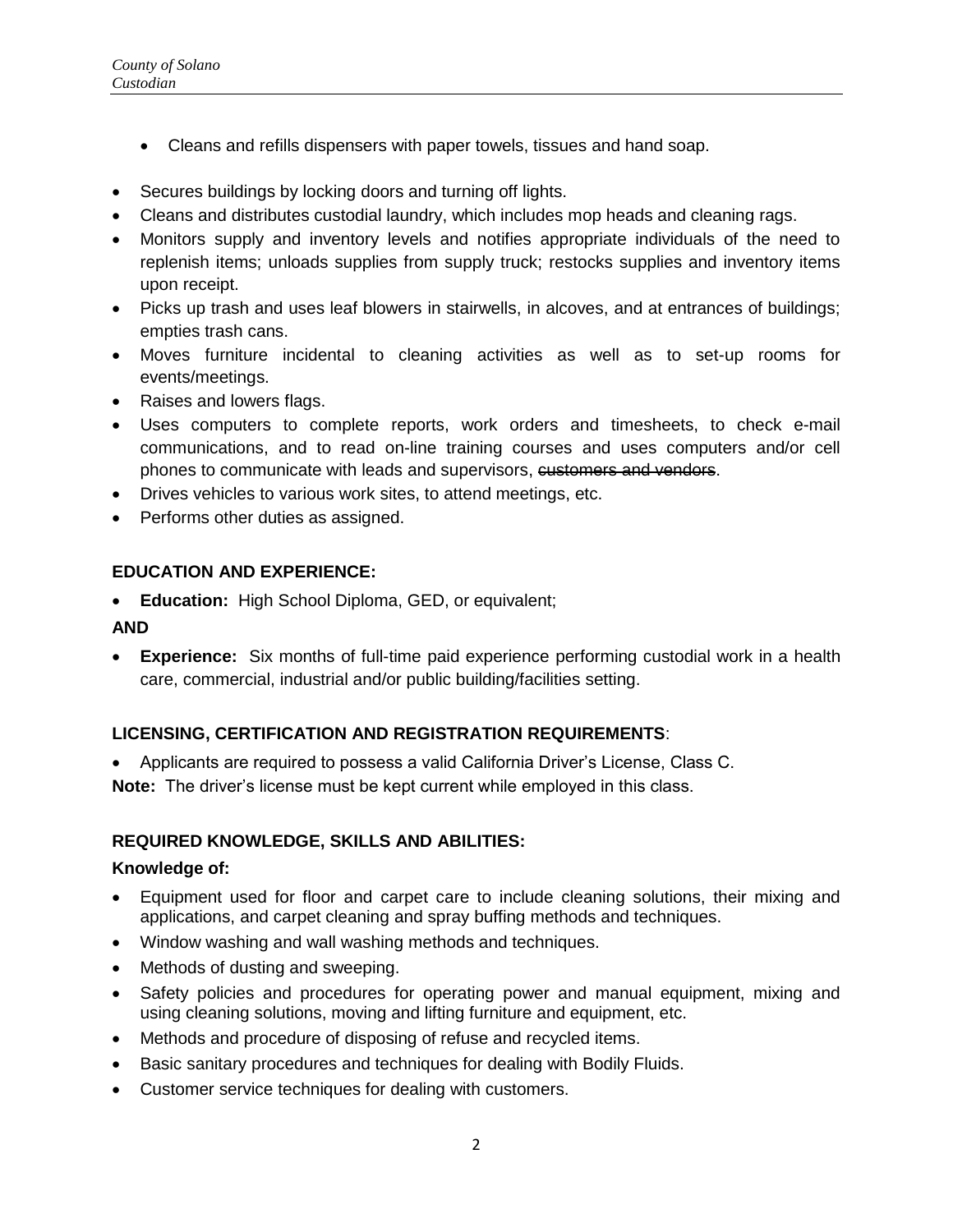- Basic english composition, spelling, grammar, vocabulary, and punctuation for both written and oral communications.
- Inventory maintenance principles.
- Basic mathematics for maintaining inventory of supplies and for completing reports.
- Personal computers and software.

### **Skill and/or Ability to:**

- Operate various power cleaning equipment such as floor buffers, auto-scrubbers, and carpet service equipment in all types of office areas and pedestrian traffic conditions and material handling equipment (MHE).
- Remove and handle office refuse.
- Perform cleaning tasks at a height, for example, when cleaning walls, windows, light fixtures, air vents, etc.
- Read and apply written and oral directions;
- Operate manual and power cleaning equipment, machinery and cleaning materials safely.
- Recognize unsafe conditions.
- Communicate information and ideas clearly and concisely, both orally and in writing.
- Establish good relationships with the public and internal customers.
- Maintain accurate records and document actions taken.
- Use modern office equipment to include computers, smartphones, and related software applications.
- Operate and maintain cleaning equipment tools properly and safely.

# **PHYSICAL REQUIREMENTS :**

- Mobility and Dexterity: This class typically requires employees to perform the following: (1) balancing, stooping, kneeling, reaching, crawling, fingering, grasping, and repetitive motion; (2) climbing and working safely on ladders and step ladders with a total weight that does not exceed the weight capacity of the ladder or the highest rated capacity of the harnesses and lanyards used for fall protection; and (3) standing or walking approximately seven hours per day on uneven surfaces.
- Lifting, Carrying, Pushing and Pulling Heavy work: This class typically requires employees to perform the following: exerting up to 100 pounds of force occasionally with assistance, and/or up to 50 pounds of force frequently, and /or up to 20 pounds of force constantly to move objects.
- Vision: This class requires employees to have close visual acuity, with or without correction, to prepare and analyze data and figures, view a computer terminal, read, and to distinguish between normal and off shade colors and to read gauges and meters in dimly lighted areas etc. Employees are also required to have depth perception and good eye-to-hand coordination in order to operate a motor vehicle and to operate a variety of hand and power tools.
- Hearing/Talking: This class requires employees to perceive the nature of sounds at normal speaking levels with or without correction, and have the ability to receive detailed